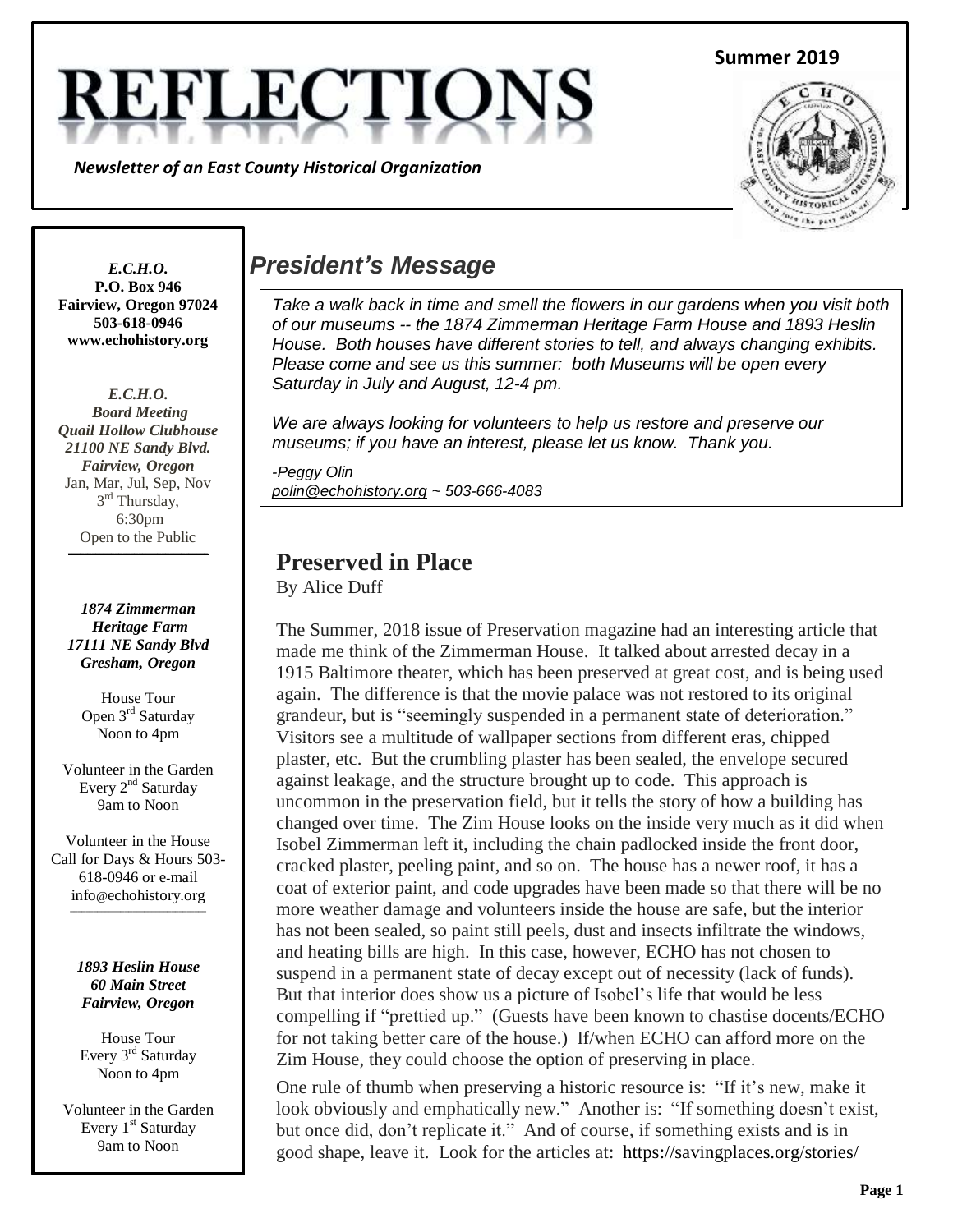## **Car Show at Zimmerman House July 7, 2019**

By Chad Olin

a sa sa sa sa sa sa sa sa sa sa sa sa s

On Sunday, July 7<sup>th</sup>, there will be a vintage/antique car show on the grounds of the Zim House from 10 am to 2 pm. Up to 100 participants are expected. Registration opens at 8 am. The House will also be open for viewing. There will be food and ice cream. The public is welcome.



# **Annual Meeting Report**

At our April 13th annual meeting we had guest speaker Michael McCloskey on A Glimpse Into History: What Famous People Have Said About Oregon and the Need to Conserve It. About 25 people attended.

# **Come Visit the Antique Dolls Exhibit**

ECHO is super-excited to be hosting the Antique Doll Study Club of Oregon on **Saturday, Sept. 21, 2019** at the Zimmerman House

Noon  $-4$  pm

The Antique Doll Study Club of Oregon has been a member of the United Federation of Doll Clubs for 45 years. Many antique doll collectors consider their dolls to be representative of history, art and science of the past.

The dolls to be on display were available during Isobel Zimmerman's childhood, 1899-1912. The dolls of that era were made of cloth, wood, papier mache, bisque, china, early composition, and other experimental materials.

We hope you can join us in seeing these beautiful, antique dolls and asking the collectors questions.



#### **We Invite You to See the New Arbor Sign** By Jana Brey

ECHO is very excited about the new arbor sign at the Zimmerman House. The previous sign, installed in October of 2016, did not withstand the weather. The new sign is made of acrylic, which is durable and easy to clean. Along with the heavy-duty frame, we anticipate this sign will endure for a long time for many to enjoy.

Many thanks go to Edward and William Meyer for the construction and installation of the frame, and to Mike Knopes at Signs Now Northwest for his help and advice on making the acrylic sign.



**Donated by Jana Brey**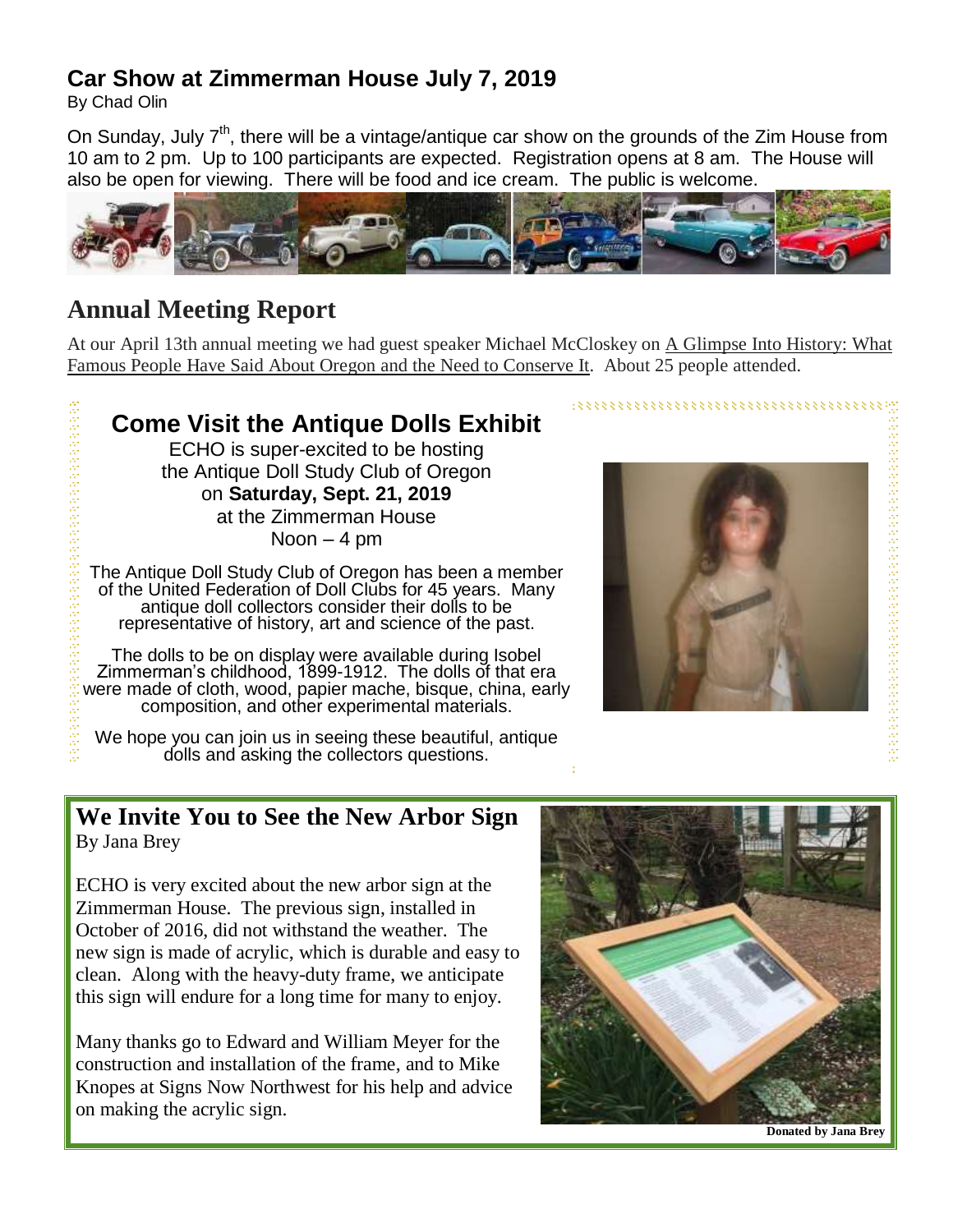# **What's In That Trunk?**

By Jana Brey

A few years ago, I was volunteering in the upstairs playroom in the Zimmerman House when I noticed a trunk. The trunk that caught my eye was under another much larger trunk. I asked the long-standing volunteer and Board member with whom I was working, "What's in that trunk?" Twila didn't know off the top of her head so we moved the upper trunk and opened the mystery trunk. There was a note stating the trunk had been opened by volunteers in 1999. It was clear that these photos, clothes, papers and personal items had not yet been organized or cataloged. It was like finding buried treasure!

We learned the trunk belonged to Andrew Inglis McCall. Andrew was Isobel's (the last Zimmerman to live in the House) uncle -- her mother's brother. Andrew had many interesting occupations and lived in various areas around the region, including residing at the Zimmerman House for a period of time.

Come see this new exhibit on what was found in Andrew's trunk.



1868 - 1947

## **Volunteer Opportunities**

We always have things to do and tasks to accomplish! Contact our Volunteer Coordinator at 503-618-0946 for more information on how you can help.